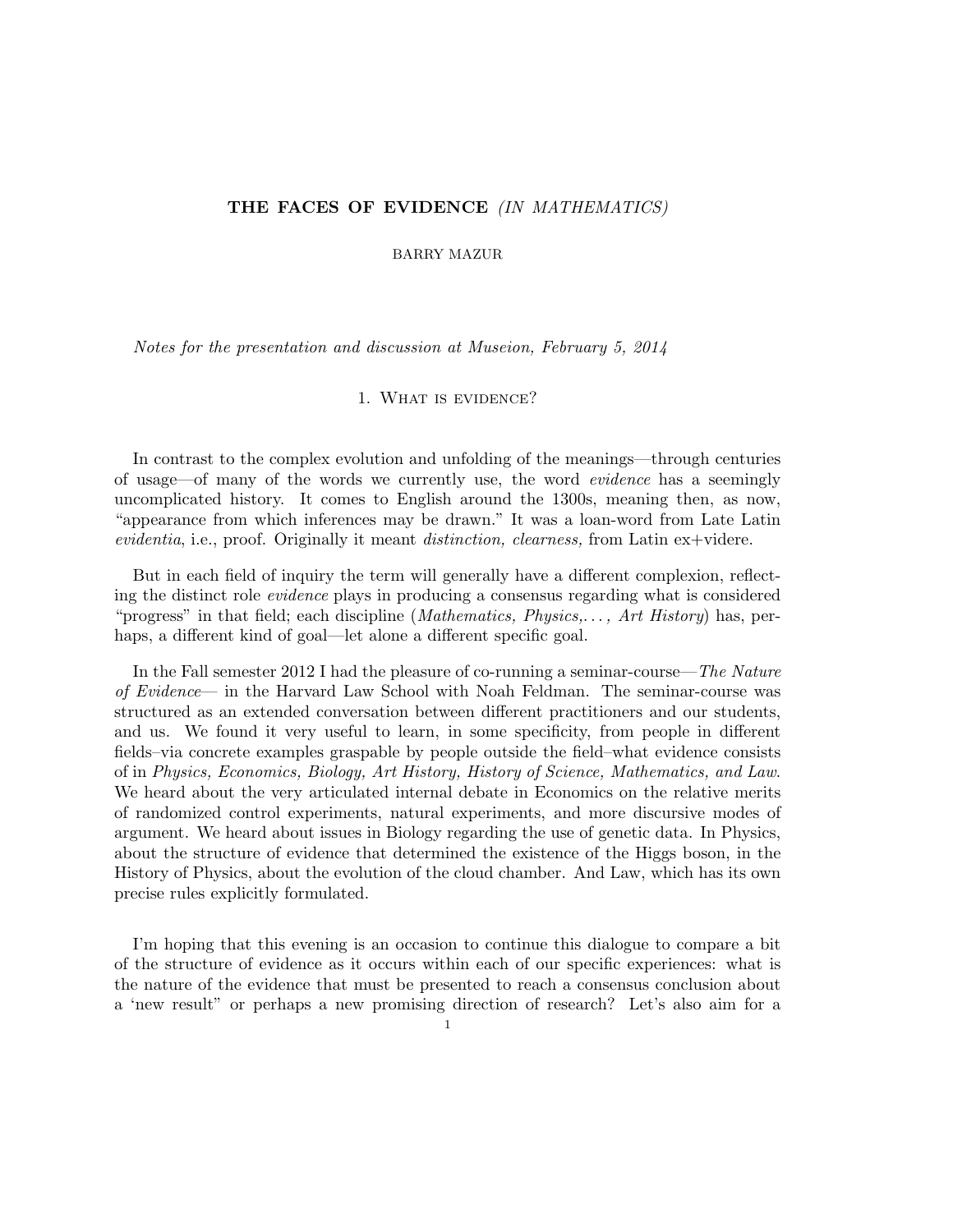comprehensive view and not merely a fragmented "evidence-in-X, evidence-in-Y, etc." with no matrix that ties these bits together. For there are indeed general formats and attitudes towards evidence that can bear some discussion.

For example, compare these (standard, but cartoon) formats for the treatment of evidence:

- the classical Baconian view, where data is (supposedly) gathered as evidence to test explicit hypotheses;
- the Bayesian view, where evidence is fed back to modify the (meta-)hypotheses i.e., to 'educate' the priors;
- a recent strident claim: given that it is dead easy to amass as much 'Big' data as one wants—the data itself is meant to stand as some pure source of 'evidencewithout-a-specific-intent,' independent of any hypothesis, any model, and simply mined whenever needed.

It is striking, though, how different branches of knowledge—the Humanities, the Sciences, Mathematics—justify their findings so very differently; they have, one might say, quite incommensurate rules of evidence. Often a shift of emphasis, or framing, of one of these disciplines goes along with, or derives from, a change of these rules, or of the repertoire of sources of evidence, for justifying claims and findings in that field.

The way the word *evidence* is used in a field, and how its meaning evolves, can already tell us much about the profile, and the development, of an intellectual discipline.

Consider, for example, Charles Darwin's language in The Origin of Species—specifically, his use of the words *fact* and *evidence*—as offering us clues about the types of argumentation that Darwin counts in support, or in critique, of his emerging theory of evolution<sup>1</sup>. Sometimes Darwin provides us with a *sotto voce* commentary on what *shouldn't* count—or should only marginally count—as evidence, such as when he writes:

But we have better evidence on this subject than mere theoretical calculations.

He spends much time offering his assessment of what one can expect—or not expect to glean from the fossil record. He gives quick characterizations of types of evidence— 'historical evidence' he calls 'indirect' (as, indeed, it is in comparison with the evidence

 $1<sup>1</sup>$ As is perfectly reasonable, Darwin reserves the word *fact* for those pieces of data or opinion that have been, in some sense, vetted, and are not currently in dispute; The word evidence in The Origin of Species can refer to something more preliminary, yet to be tested and deemed admissible or not. Sometimes, if evidence is firmer than that, Darwin will supply it with an adjective such as *clear evidence* or *plainest* evidence; it may come as a negative, such as "there isn't a shadow of evidence."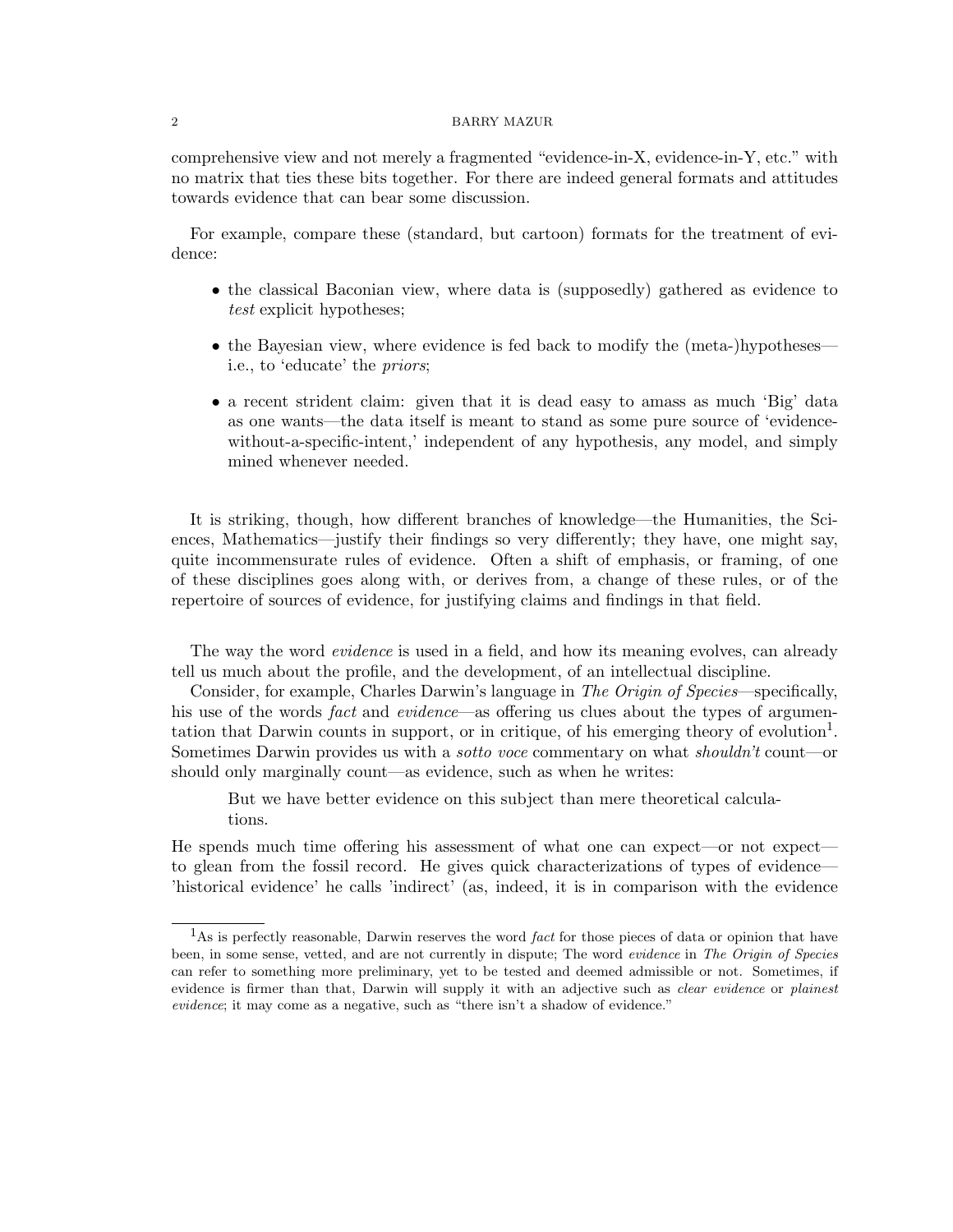one gets by having an actual bone in one's actual hands). These types of judgments frame the project of evolution.

The subsequent changes in Darwin's initial repertoire, such as evidence obtained by formulating various mathematical models, or the formidable technology of gene sequencing, etc. mark changes in the types of argument evolutionary biologists regard as the constituting a genuine result in the field—in effect, changes of what they regard *evolutionary* biology to be.

# 2. Evidence in Math

To start a conversation, I'll show that this notion, evidence, is not cut and dried, even in mathematics, where people often construe it to mean proof, and nothing more<sup>2</sup>. Although clarity is the signature of mathematics, the shape of evidence relevant to understanding mathematics, or working with mathematics, is not at all straightforward. For example, consider how versatile Mathematics is in importing traces of evidence from the world around, or from other fields. Consider how, at times, Mathematics merges with Physics, where each of these fields provides a bounty of insights, evidence, and direction, for the other. One need only think of Archimedes' method, or the Calculus, or the Dirichlet Principle<sup>3</sup> or the current relationship between Algebraic Geometry and String Theory.

But sticking to evidence in Mathematics per se, here are two distinct discussions that one might have:

• The issue of proof, the vaguaries of rigor, formal structures, logic and the limits of logic, and the well-known crises in the foundations of mathematics.

This is a conversation that has been steady, is on-going, and is a mainstay in the philosophy of mathematics. It is astonishing how intense, how rock solid, the consensus of agreement

<sup>&</sup>lt;sup>2</sup>A close version of what I am about to present has already been published as **Shadows of Ev**idence in the Science Newsletter of the Simons Foundation: https://www.simonsfoundation.org/ mathematics-and-physical-science/shadows-of-evidence/. A complementary 'take' on some of the same issues—specifically: Plausible reasoning in mathematics—can be found in my essay Is it Plausible? [3].

 ${}^{3}E.g.,$  the back and forth segue, in Felix Klein's exposition of Riemann's work [4], between physical issues surrounding Dirichlet's Principle, and purely mathematical ones, are explained by Klein as follows:

The physical method seemed the true one for my purpose. For it is well known that Dirichlet's Principle is not sufficient for the actual foundation of the theorems to be established; moreover, the heuristic element which to me was all-important was brought out far more prominently by the physical method.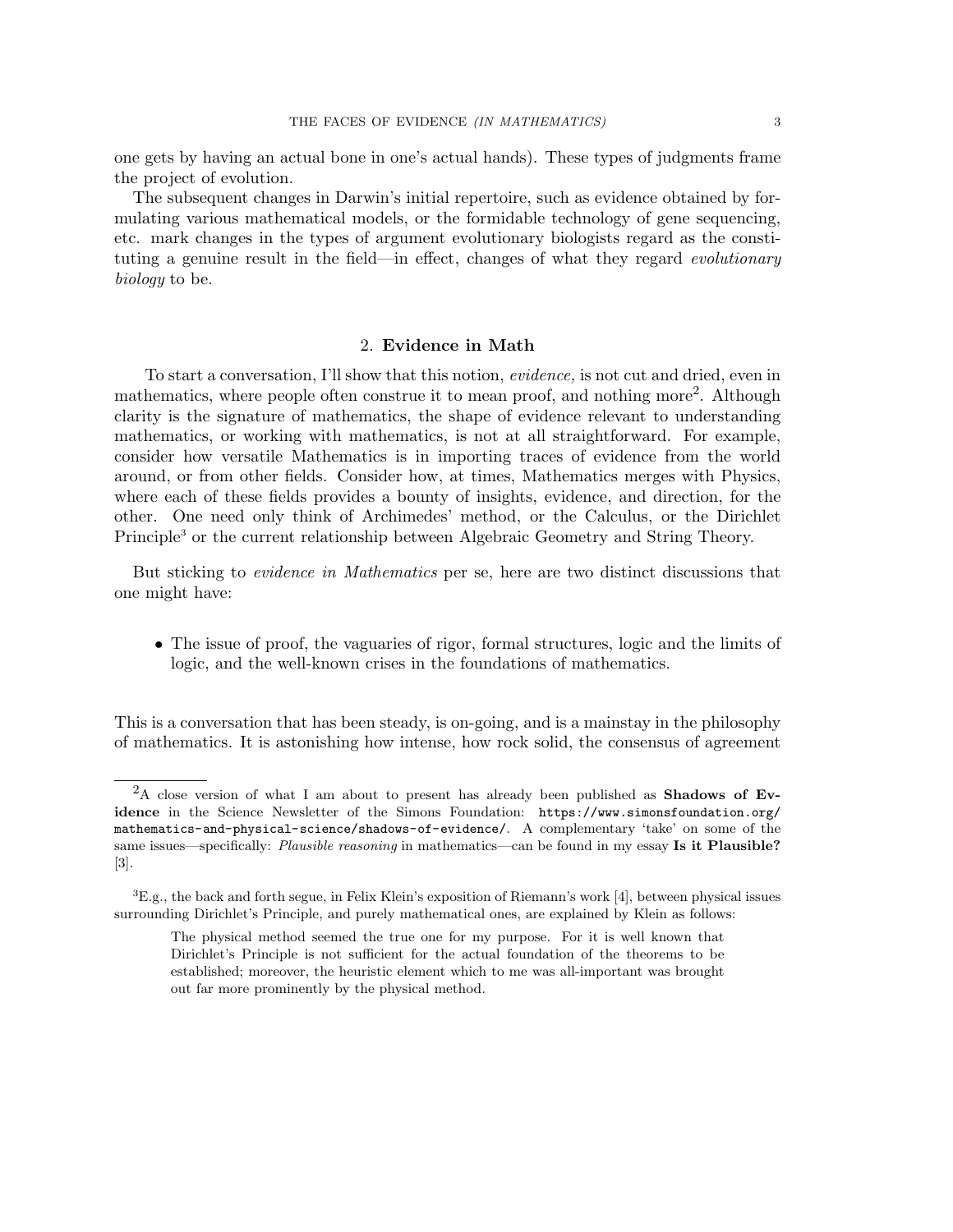among mathematicians is, regarding whether a result is established or  $\text{not}^4$ . This is not to say that a disagreement can't occur, but when it does and persists it often has a \*name\* and star-billing, such as the *Hilbert-Brouwer Controversy*. Nevertheless, when you are working within mathematics you often feel how vastly more there is left to be done: most of this edifice is yet to be conceived, designed, built. Languages wait to be fashioned, that are needed even to set down the architectural plans of these future structures.

So there is also:

• the more personal, more individual, modes of evidence that persuade the mathematician to think that a certain direction is promising, another not—that this formulation may be wrong-headed (even if not wrong)—that this definition is important—that this statement is likely true.

Usually under limited knowledge and much ignorance—often plagued by mistakes and misconceptions—we wrestle with analogies, inferences, expectations, rough estimates, partial patterns, heuristics. The Emily Dickinson line "Tell it true but tell it slant" is second nature to us since *slant* is often the way we find the truth in the first place. We depend on "evidence" in order to proceed—to assess the promise of an approach to a problem—to guess where to look and what to look for—and the evidence often comes from unexpected places, and sometimes in unexpected vocabulary.

I suspect that every discipline has such two-tiered levels of possible discussion. But it is the second of these possible 'discussions' that I will focus on, for through sometimes intangible shadows of evidence mathematicians negotiate and develop their conjectures, guesses, aspirations. This second discussion, being broader than being confined to the concrete sort of evidence, might even need a descriptive word more evocative than evidence to embrace its various aspects. As Curt McMullen commented: one is also after "a mathematician's sense of smell, i.e. how do we as detectives or truffle hounds find something interesting to explore?"

For reasons of time I can't give examples illustrating all the species of evidence playing such a role in mathematics. I will only talk about the following three categories.

 ${}^{4}$ Even when a result is understood to be definitively proved, that is often hardly the end of the game: we bolster our understanding, and belief, of the proof by what might be called 'after-proof remarks'—auxiliary evidence, therefore— that provide a 'double-check.' Showing that something that you've just proved has an alternative proof, or that the result actually checks out by using it to prove something you already know to be true—are important items in the expositor's toolkit. An example, suggested by Curt McMullen in comments he made on an early draft of this presentation, is John Conway's verification of the classification of even unimodular lattices in dimension 24 – the Niemeier lattices – by plugging the known the lattices into Siegel's mass formula, and observing that equality holds.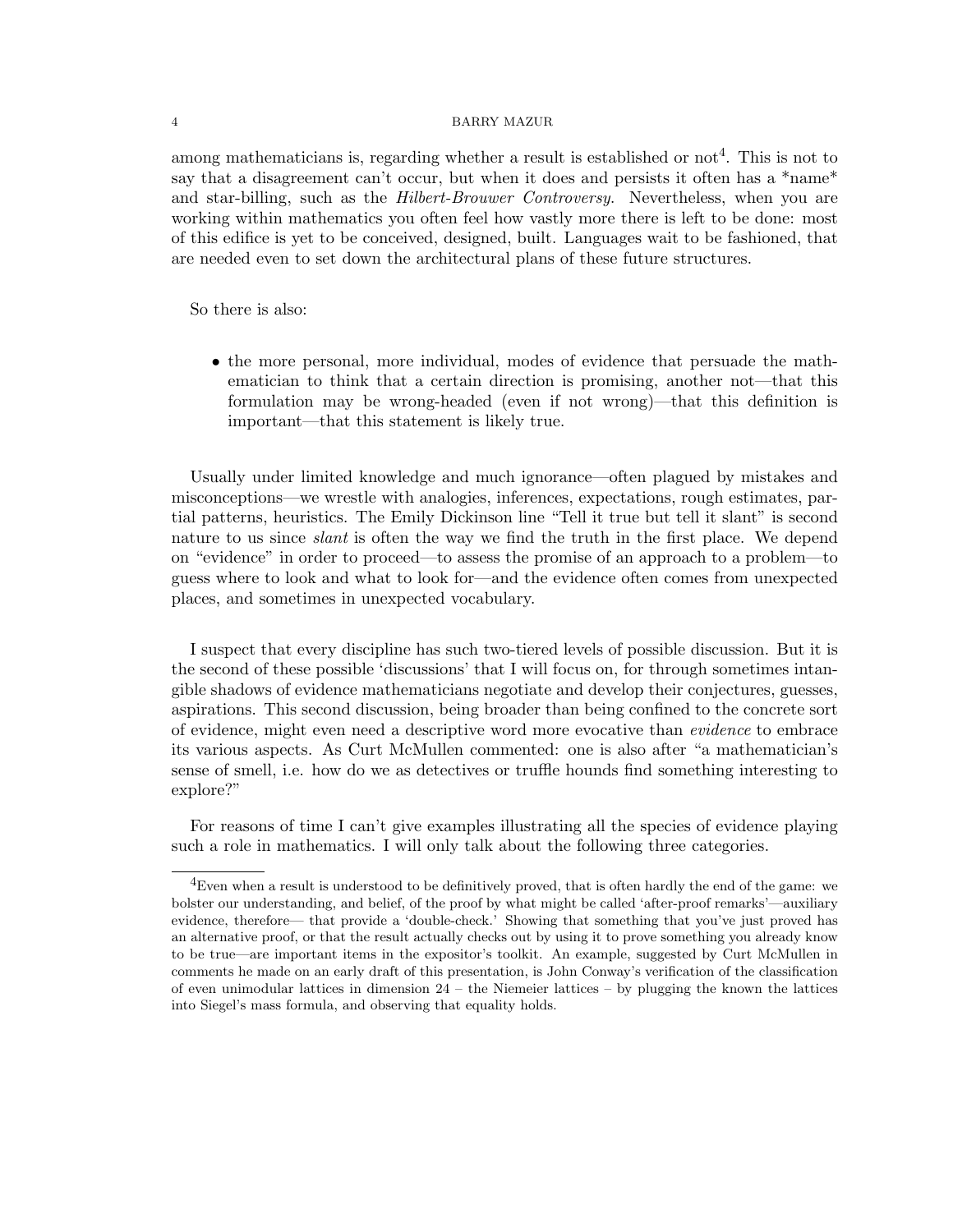- Evidence stemming from 'visual' intuition
- Numerical evidence
- Analogy.

## 3. Evidence stemming from 'visual' intuition

This is so ubiquitous, that it almost doesn't need any concrete example to illustrate it, but here's a dramatic emergence of an energized direction of research stemming from new pictures. I'm referring to the rise of the fractals of Benoit Mandelbrot —whose precursors include infinitely wiggly sets that are—in comparison—easily visualized, such as the Koch snowflake. This *Koch snowflake* is a closed curve obtained by taking the limit of an infinite sequence of crinkle-operations. Start with an equilateral triangle and on an interval one third the size of each side construct a small equilateral triangle. At each stage you are faced with a longer curve, and in the limit you have seemingly nicely contained curve within a finite region that is so crinkly so as to have—in effect—infinite length. The diagram below illustrates the first few stages.



Up to the end of the First World War, the theory that was the progenitor of the 'fractals' we will be discussing was called Fatou-Julia theory. That theory studied the structure of certain regions in the plane (very) important for issues related to dynamics. By 'dynamics' here I mean a subject that might be called 'mathematical dynamics,' which is the study of the qualitative, or quantitative, teleological phenomena that occur when you iteratively apply the same transformation (or a systematically modified transformation) to a space, a 'phase space' for example. If I use this description, mathematical dynamics is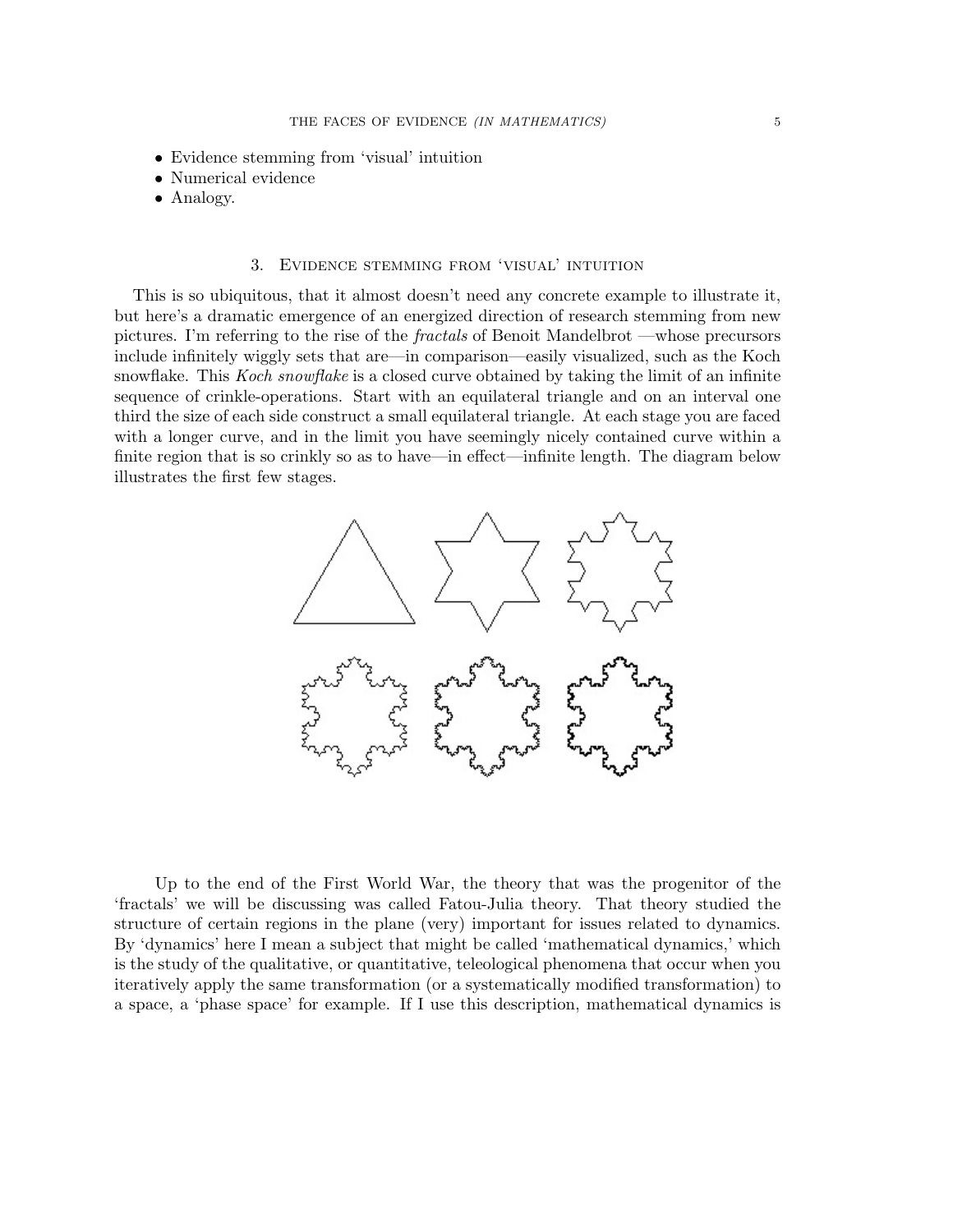everywhere: any differential equation is such<sup>5</sup>, or any algorithm that can be iteratively applied. Take–for example–Newton's method for finding the zero of a function (which we will talk about, below).

Surely, given the resources available at the time, Fatou or Julia would not have been able to make too exact a numerical plot of regions related to the teleological nature of orbits arising from such iterations, if those regions are not utterly simple. And unless you plotted such a region very accurately, it would very likely show up as blob in the plane with nothing particularly interesting about its perimeter–something like this:



Partly due to the ravages of the first world war, and partly from the general consensus that the problems in this field were essentially *understood*, there was a lull, of half a century, in the study of such planar regions—a particular class of them now called *Julia sets*<sup>6</sup>.

But in the early 1980s Mandelbrot made (as he described it)"a respectful examination of mounds of computer-generated graphics." His pictures of such Julia sets and related planar regions were significantly more accurate, and tended to look like the figures below (which is actually of a different dynamical problem than the one considered by Julia, and has a slightly more modern cast than ones Mandelbrot<sup>7</sup> produced in the 80s—nevertheless it has features characteristic of many of them).

<sup>7</sup>The image in color is called the Mandelbrot set for the polynomial transformation  $z \mapsto z^2 + c$ which is the locus of complex numbers  $c$  for which the orbit of 0 under iteration of that transformation, i.e.:

$$
0, c, c2 + c, (c2 + c)2 + c, ...,
$$

<sup>5</sup>And most computational algorithms offering numerical approximation of solutions of differential equations, in effect, turn the differential equation into a discrete dynamical system.

 ${}^{6}$ If  $f: \mathbf{P}^1 \to \mathbf{P}^1$  is a rational function on the complex projective plane, then its **Julia set**,  $J(f)$  is the closure of the set of its repelling periodic points. Recall that a point z is *periodic*, of period  $n \geq 1$  for f if  $f^{(n)}(z) = z$  where  $f^{(n)} = f \circ f \circ f \cdots \circ f$  is the *n*-th iterate of f. Such a periodic point z is repelling if the derivative of  $f^{(n)}$  at the point z is strictly greater than 1 in absolute value. For an excellent survey of the basic theory, see [1].

remains bounded. The coloring scheme for the points  $c$  in that image is according to some code that corresponds to how rapidly the above sequence diverges, if at all. For more, see the (very informative and colorful) Wikipedia entry for Mandelbrot set.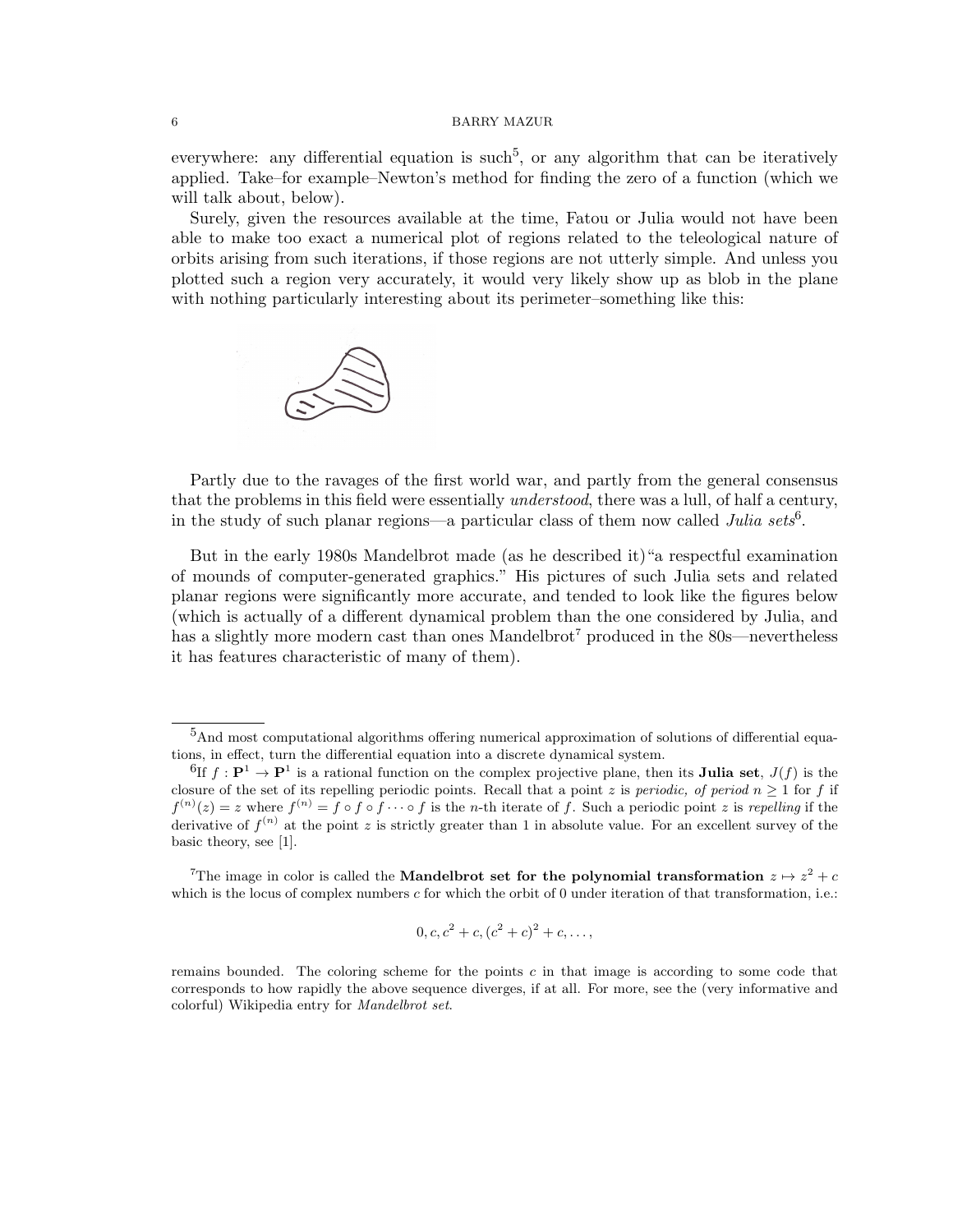

Iterative methods tend to provide a richness of structure when accurately visualized, and they tend to lead to new applications, new theoretical considerations.

For example, consider Newton's method, which allows you to find (successive approximations to) a zero of a real valued (smooth) function  $f(x)$ . If you're sensible, and are interested in it as a handy method for the job of locating a zero of a given function, you begin by looking for a starting point  $x_1$  at which the function f has a value close to zero. So,  $x_1$  is *your prior.* You then correct your starting guess  $x_1$  by the (pre-designated) procedure:

$$
x_2 := x_1 - \frac{f(x_1)}{f'(x_1)}
$$

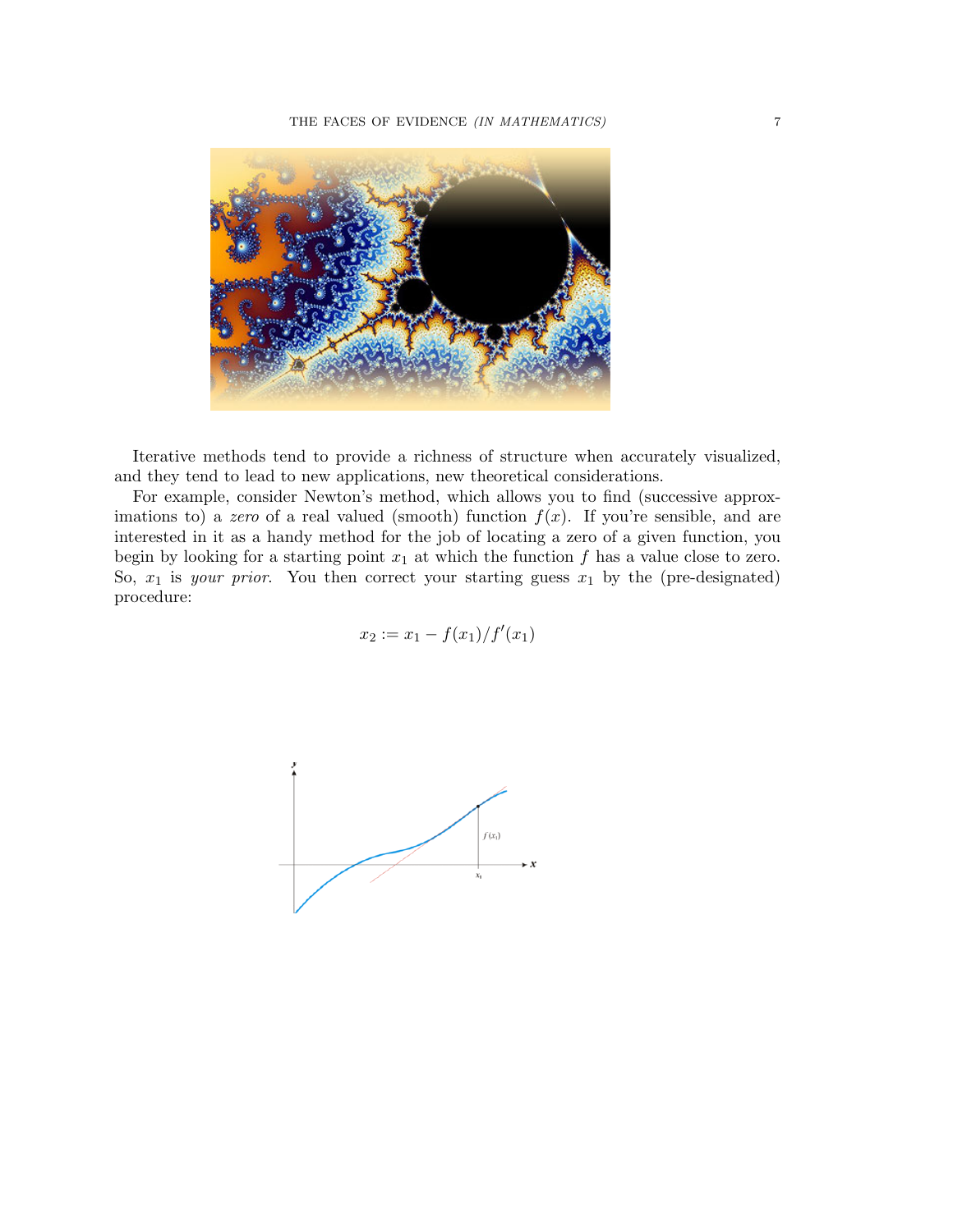making  $x_2$  as your better guess, and then do this again (and again). This is enormously useful, and has amply paid its way in the straightforward mission of finding close approximations to zeroes of functions. But mathematics being what it is, one is ineluctably led to ask the question: what is the inherent structure of Newton's method, qua mathematical object in its own right, separated from its (merely historical) mission?

It becomes, from this perspective, a full-fledged dynamical system: operation that can be performed on any point in the complex plane and iterated indefinitely—and not only on select points that are already close to a zero. The diagram below invites us to visualize this dynamical system in the complex plane, and see it unfold in a way that suggests much more of a rich theoretical framework than its germane historical application might have hinted  $at^8$ .



From pictures alone—when initially presented by Mandelbrot in the 80s– it became evident that there is an immense amount of structure to such depicted regions and to their perimeters. This almost immediately re-energized and broadened the field of research, making it clear that very little of the basic structure inherent in these Julia sets had been perceived, let alone understood. It also suggested new applications. Mandelbrot proclaimed—with some justification—that "Fatou-Julia theory 'officially' came back to life" on the day when, in a seminar in Paris he displayed his illustrations.

Computers nowadays (as we all know) can accumulate and manipulate massive data sets. But they also play the role of microscope for pure mathematics, allowing for a type of extreme visual acuity that is, itself, a powerful kind of evidence.

### 4. Numerical evidence

How many instances constitutes enough *numerical evidence* to offer us sufficient reason to expect that one thing rather than another is the case, in mathematics? Lacking a general theoretical result about some question about which one hopes one has correctly guessed the answer, one naturally resorts to checking particular cases to bolster confidence

 ${}^{8}$ Here, Newton's method is applied to arbitrary points in the complex plane in order to "find" the zeroes of the function  $f(z) = z^3 - 1$ . The Julia set for f consists of the points colored white.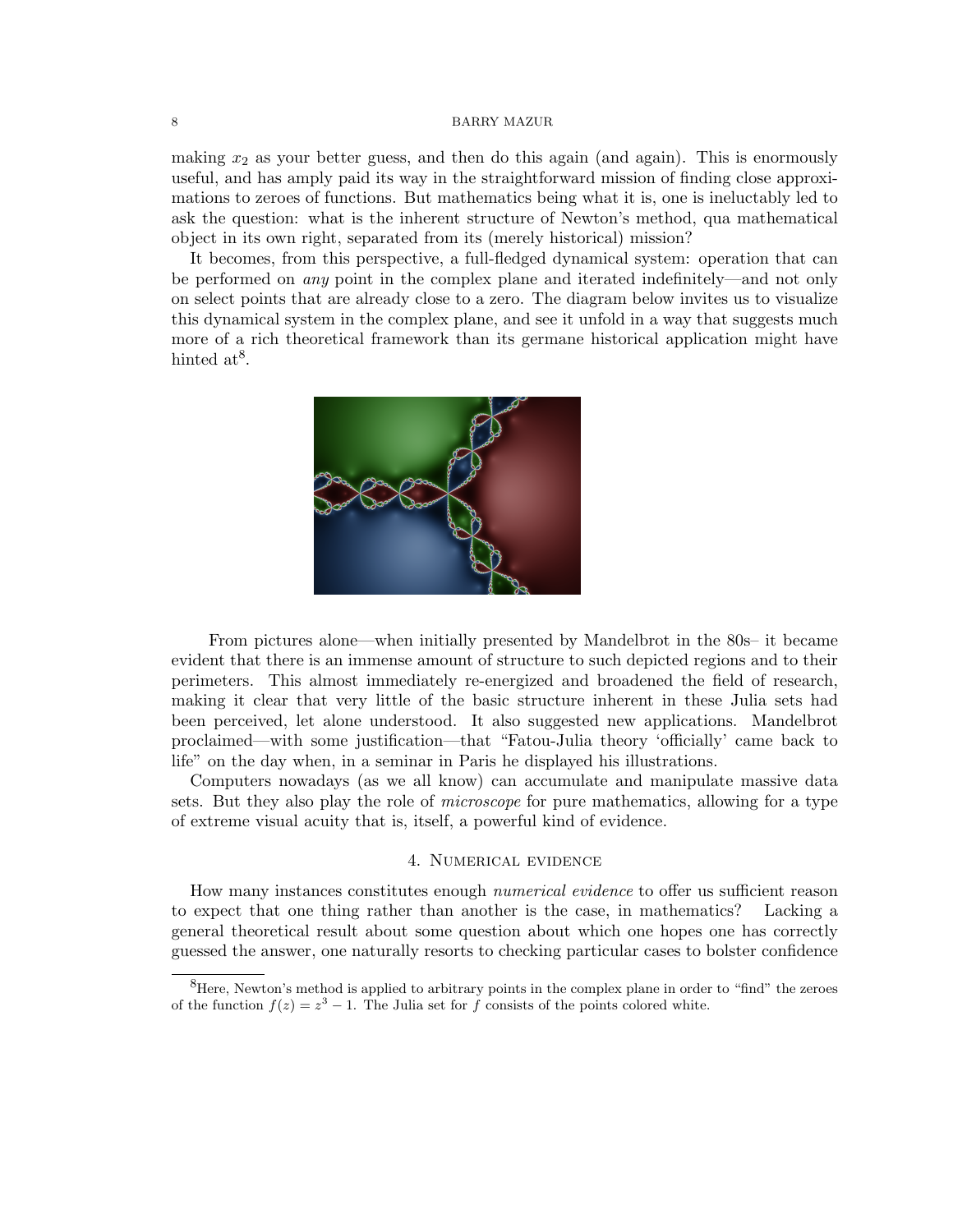in the guess. But how many instances is enough? How much numerical data do you need to strengthen your confidence? Or to weaken it?

I'll allude here to two utterly different types of contemporary examples of numerical issues, perhaps somewhat contrary to each other. I say 'allude to" because I'll give no real details for either, but still hope that the contrariness will come through.

- Elliptic curves The first question has to do with a certain class of algebraic  $curves<sup>9</sup>$  (given with rational number coefficients). It asks for the percentage of these curves that have *infinitely many* rather than *finitely many* solutions<sup>10</sup>. People have computed something on the order of 100 million such curves to produce evidence for the answer. When computed 'only' for these 100 million curves, however, you get that around 60% of them have infinitely many solution<sup>11</sup>. What is curious here is
	- People (who know about the resources available for computation) are not hopeful that one can expect, in our lifetime, to make vastly more than those 100 million computations. That is, as far as numerics go, we won't see any change in the data. Yet:
	- There is a firm consensus (of belief in certain conjectures that imply) that the ultimate percentage is not "about  $60\%$ " but rather it is exactly  $50\%$ .

So much for the power of mere numerical computation—however massive—to revise an opinion based solely on conjecture and shadows of evidence! For more on this, see [2].

• Moonshine The second issue, with a spirit quite different from the first, involves a single computation, one that any of us can do:

 $196884 = 1 + 196883.$ 

<sup>&</sup>lt;sup>9</sup>these are elliptic curves ordered systematically in terms of the size of their conductor

<sup>10</sup>I.e., rational points, but experts will realize that I'm using a very firm classical conjecture to interpret the data this way.

<sup>11</sup>and this has been relatively flat over an impressive range up to 100 million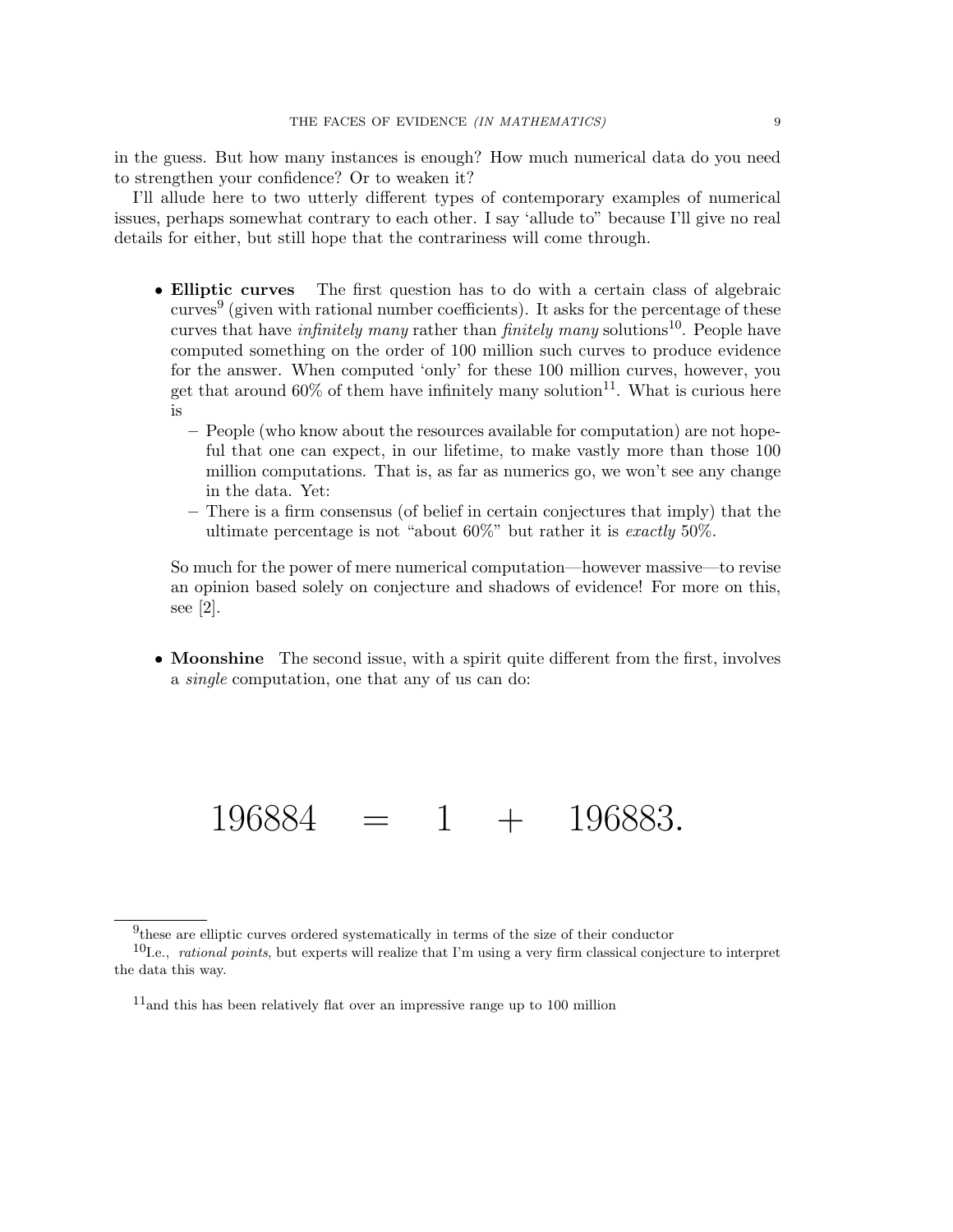In the early seventies, the mathematician John McKay made that simple computation, but coupled it with a very important observation. What is peculiar about this formula is that the left-hand-side of the equation, i.e., the number 196884, is well-known to most practitioners of a certain branch of mathematics (*complex* analysis, and the theory of modular forms) while 196883 which appears on the right is well-known to most practitioners of (what was in the 1970s) quite a different branch of mathematics (*The theory of finite simple groups*) Mckay took this 'coincidence"—the closeness of those two numbers<sup>12</sup> —as evidence that there had to be a very close relationship between these two disparate branches of pure mathematics; and he was right!

Here are a few more words about this.

The 'lefthand side' of McKay's 'equation' above, 196884, is the first interesting Fourier coefficient of a basic function in that branch of mathematics, the elliptic modular function:

$$
j(z) = \sum_{n=-1}^{\infty} c_n e^{2\pi i n z} = e^{-2\pi i z} + 744 + 196884e^{2\pi i z} + 21493760e^{4\pi i z} + 864299970e^{6\pi i z} \dots
$$

As for the 196883 that appears on the righthand side, we have quite a different story to tell: 196883 is the smallest dimension of a Euclidean space that has the largest sporadic simple group (the 'Monster group') as a subgroup of its symmetries. The four lowest dimensions of irreducible representations of the Monster group are

#### 1, 196883, 21296876, 842609326.

Noting that the sum of the lowest first three dimensions of irreducible representations of the Monster group is equal to the second interesting Fourier coefficient of the elliptic modular function, i.e.,

$$
1 + 196883 + 21296876 = 21493760.
$$

And, tantalizingly, the third interesting Fourier coefficient is equal to a similar linear combination, with strikingly small coefficients, of dimensions of irreducible representations of the Monster group:

$$
2 \times 1 + 2 \times 196883 + 21296876 = 864299970
$$

we see (i.e., McKay saw) that surely *something* is going on here: the successive Fourier coefficients  $c_n$  of the elliptic modular function seem to be interpretable as the dimensions of representations (call them provisionally  $T_n$ ) of the Monster group, and—moreover—the irreducible representations that occur in these  $T_n$ 's have striking low multiplicities. It is perfectly reasonable, then, to ask whether there is, in fact, a *natural* sequence of representations  $T_n$  that play a suitable role

 $12$ McKay gave a convincing interpretation of the "1" in the formula as well!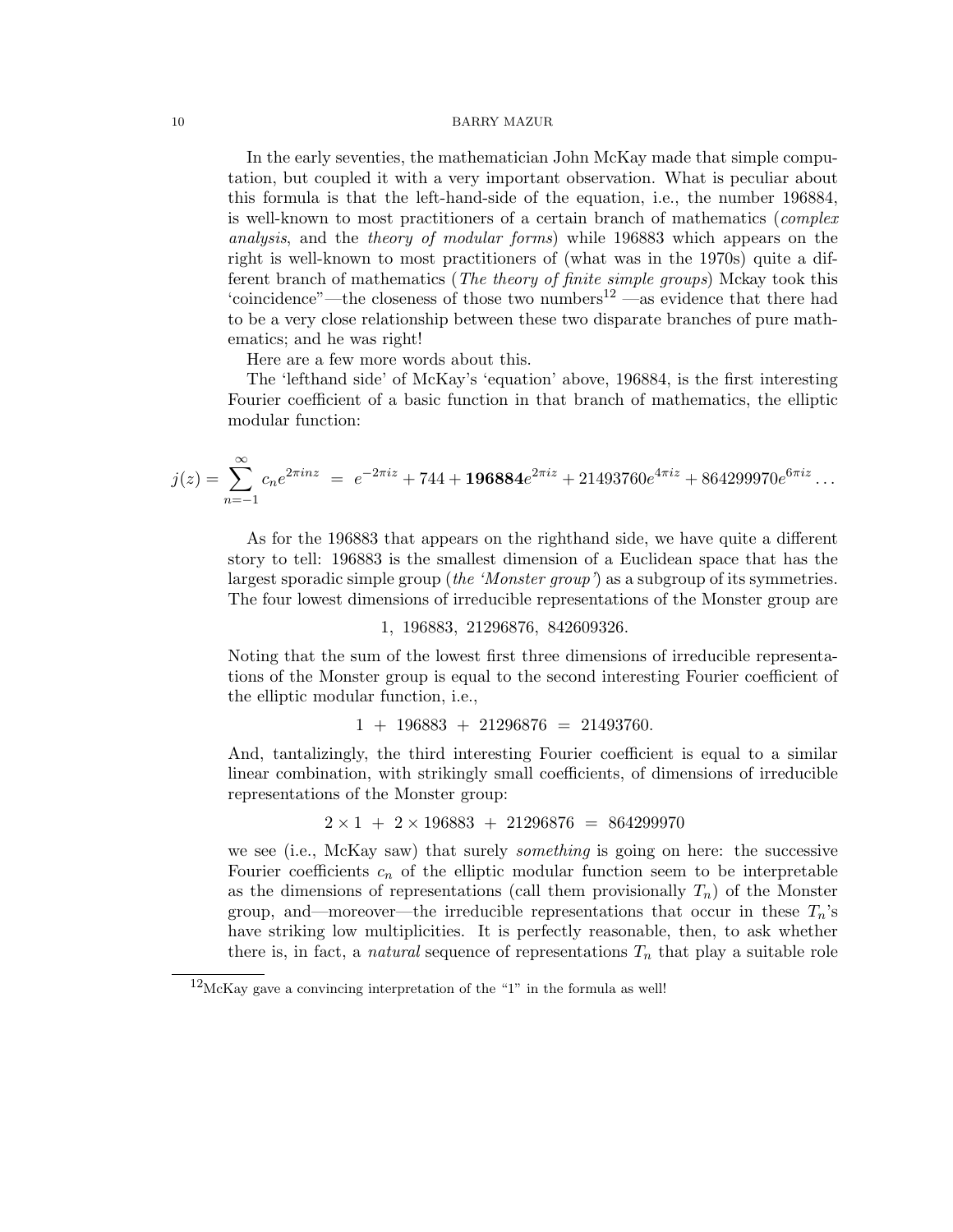here, and... beyond that, what in the world is going on? What has been developed in various directions is so surprising that it has taken on the nickname monstrous moonshine, and involves the beautiful work of many people now, including John McKay, John Conway, Simon Norton, John Thompson, Richard Borcherds, Igor Frenkel, James Lepowsky, Arne Meurman, and others. And, it began with McKay's surmise.

# 5. Analogy

I'm annoyed by André Weil's famous paragraph on analogy in mathematics, but feel that it tends to start discussions with a bang, so I'll quote it:

Nothing is more fruitful—all mathematicians know it—than those obscure analogies, those disturbing reflections of one theory on another; those furtive caresses, those inexplicable discords; nothing also gives more pleasure to the researcher. The day comes when this illusion dissolves: the presentiment turns into certainty; the yoked theories reveal their common source before disappearing. As the Gita teaches, one achieves knowledge and indifference at the same time.

My annoyance, by the way, is with the somewhat curious importation of the sentiment of 'indifference.' I don't know Sanscrit but discover that Weil's sentence relates to Verse 52 of the As it is Chapter 2 in the Bhagavad-G $\overline{i}$ ta:

yad $\bar{a}$  te moha-kalilam buddhir vyatitari∫yati  $\text{tad}\overline{a}$  gant $\overline{a}$ si nirvedam ´srotavyasya ´srutasya ca

which, I'm told, means:

When your intelligence has passed out of the dense forest of delusion, you shall become indifferent to all that has been heard and all that is to be heard.

In contrast to the state (of indifference) signaled by the Bhagavad-G $\overline{i}$ t $\overline{a}$ , "voked theories" in mathematics having revealed "their common source" simply become instances of a grander theory<sup>13</sup>.

<sup>&</sup>lt;sup>13</sup>One need only think of *prime ideal* instantiated as "point" on an affine algebraic variety—in Algebraic Geometry—and as an appropriate notion of "prime" in Algebraic Number Theory. I'm not clear where the 'indifference' resides.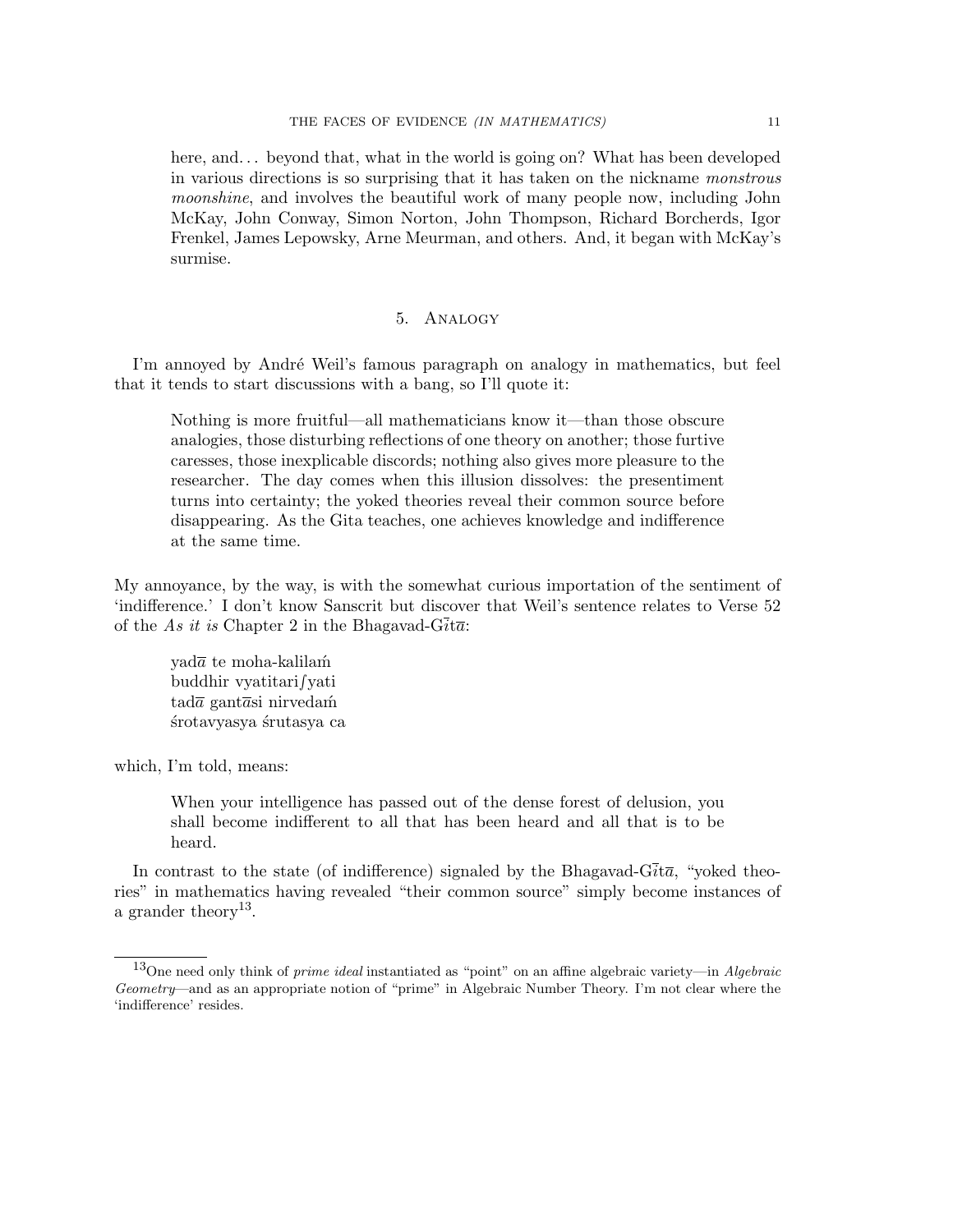It is also notable that in mathematics—in contrast to some other fields—when one successfully establishes a significant viewpoint that allows one to unite two 'analogous concepts' one can, at times, formulate one truly united concept, so that each of the analogized concepts are now direct instances of the new synthesis. This is rare, I think, in similar analogies that occur in other fields. For example, the historical (simple) analogy between electric circuits and hydraulic systems allowed one to see in what manner the formulae relating their behavior coincided. But electric circuits and hydraulic systems were not viewed as instances of one more general object. The ultimate distinctness of two analogized instances is all the more apparent in any literary analogy or simile ("My love is like a red, red rose") $^{14}$ .

Now mathematics is built on analogy. The history of mathematics is studded with analogies between theories  $A$  and  $B$ , where the analogy has the force—of some degree—of evidence, in that things true about A, appropriately translated to  $B$  may not be deemed true yet for  $B$ , but perhaps are thought to be sufficiently plausible—based merely on the 'evidence' of the analogy—that it may be worth your time to look for a proof of it in the theory B. Some of these analogies are so successful, and in fact so universally acknowledged as to become almost transparent, 'evident.' We all 'have' those analogies in our central nervous system.

Here, then, is a medley of some classical and modern examples of analogies in mathematics that have played their important roles, and I'll begin with the analogy of Time as Distance, the most transparent analogy of all:

- (1) Time as distance We say "far in the future," or "a long time ago" without (usually) acknowledging the depth of insight that some proto-mathematician must have had in order to utter this quintessentially mathematical leap of imagination. I think this is indeed a leap of the imagination and should not be under-estimated, even though, on the one hand,
	- absolutely any *linearly order-able* thing (or notion) begs—given its ordering to be geometrized, or at least to be thought of analogically as 'geometrical' such as temperature on a thermometer, or anything read by a gauge.

And on the other hand,

<sup>14</sup>Curt McMullen mentioned to me a comment of Borges, relevant to this thought—namely, that "imminence of revelation" is appropriately in the realm of the aesthetic, rather than the logical, as long as it is always in the state of the never-quite-emerging. This captures the romantic element of Kant's view of aesthetic judgment and suggests an attitude toward those 'presentiments'(as Weil described) of analogies that refuse to be subsumed in a single overarching theory, i.e. those which are destined to fall into—or ascend to– an aesthetic rather than an epistemological realm. As McMullen commented, this fits well with Woodin's view of his "ultimate L" and its relation to the Continuum Hypothesis which has, surely, an aesthetic quality, but Woodin argues for it on epistemological—and 'extra-logical'—grounds.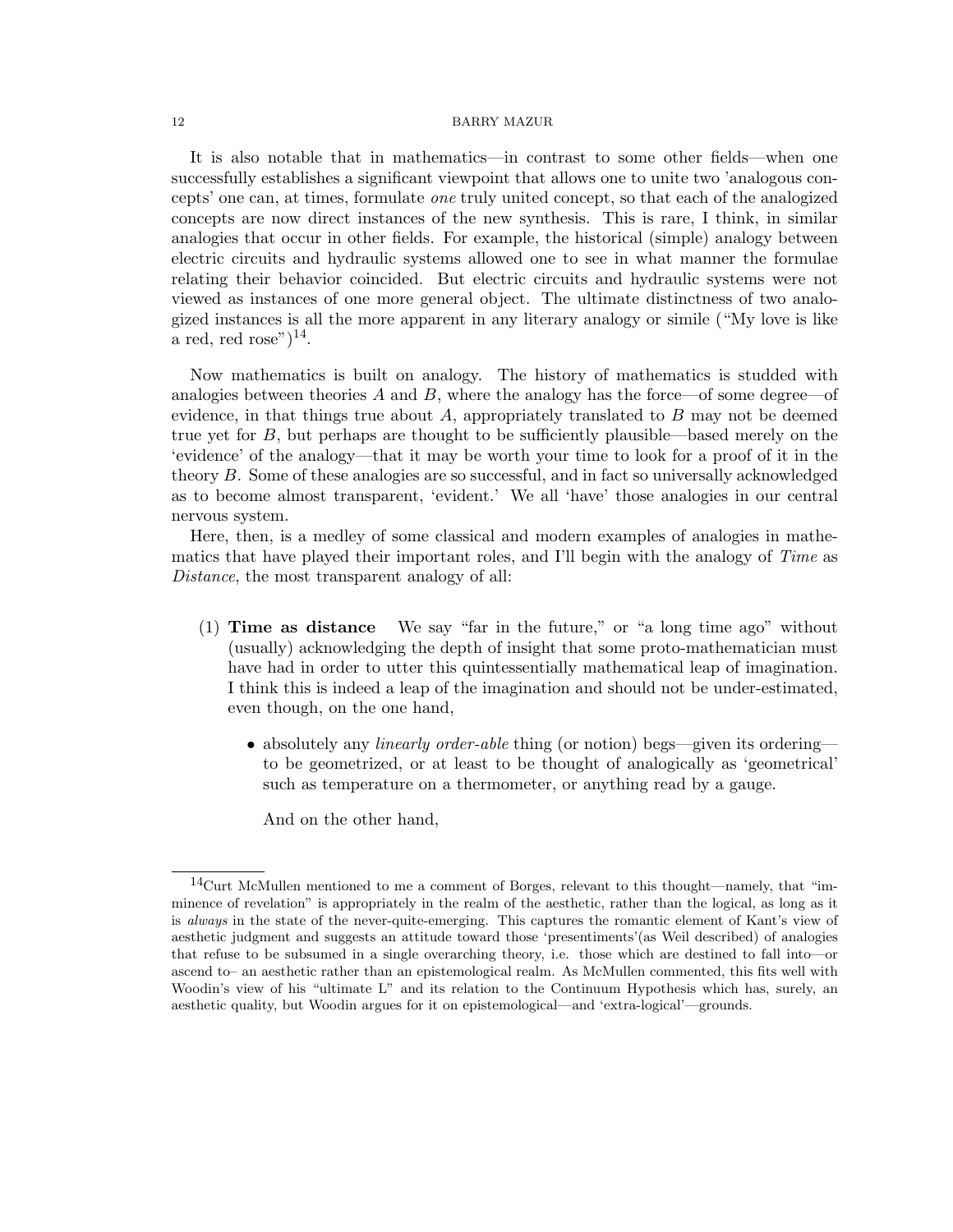- the Time/Distance analogy, ubiquitous as it is, isn't all that strong: for example, time—in our experience—is uni-directional.
- (2) Conic sections One example is the Euclidean study of ellipses, parabolas, hyperbolas. These were viewed fruitfully as analogous—until—at the time of Appolonius of Perga—that "presentiment turned into certainty," when they were all three of these types of mathematical objects were viewed as 'the same thing,' i.e., conic sections.
- (3) Archimedes Another example is Archimedes 'Method' where volumes were taken to be like objects that have weight and were laminated into a continuous stream of cross-sections, each of which was weighed on a lever (using 'Archimedes law of the lever') to heuristically show his famous quadrature theorem.
- (4) Knots and Primes But to give another example of an analogy, a contemporary analogy that might be surprising to some:

# Knots  $\iff$  Prime numbers

Now, a Knot is something like this:



and a Prime number is something like this:

37.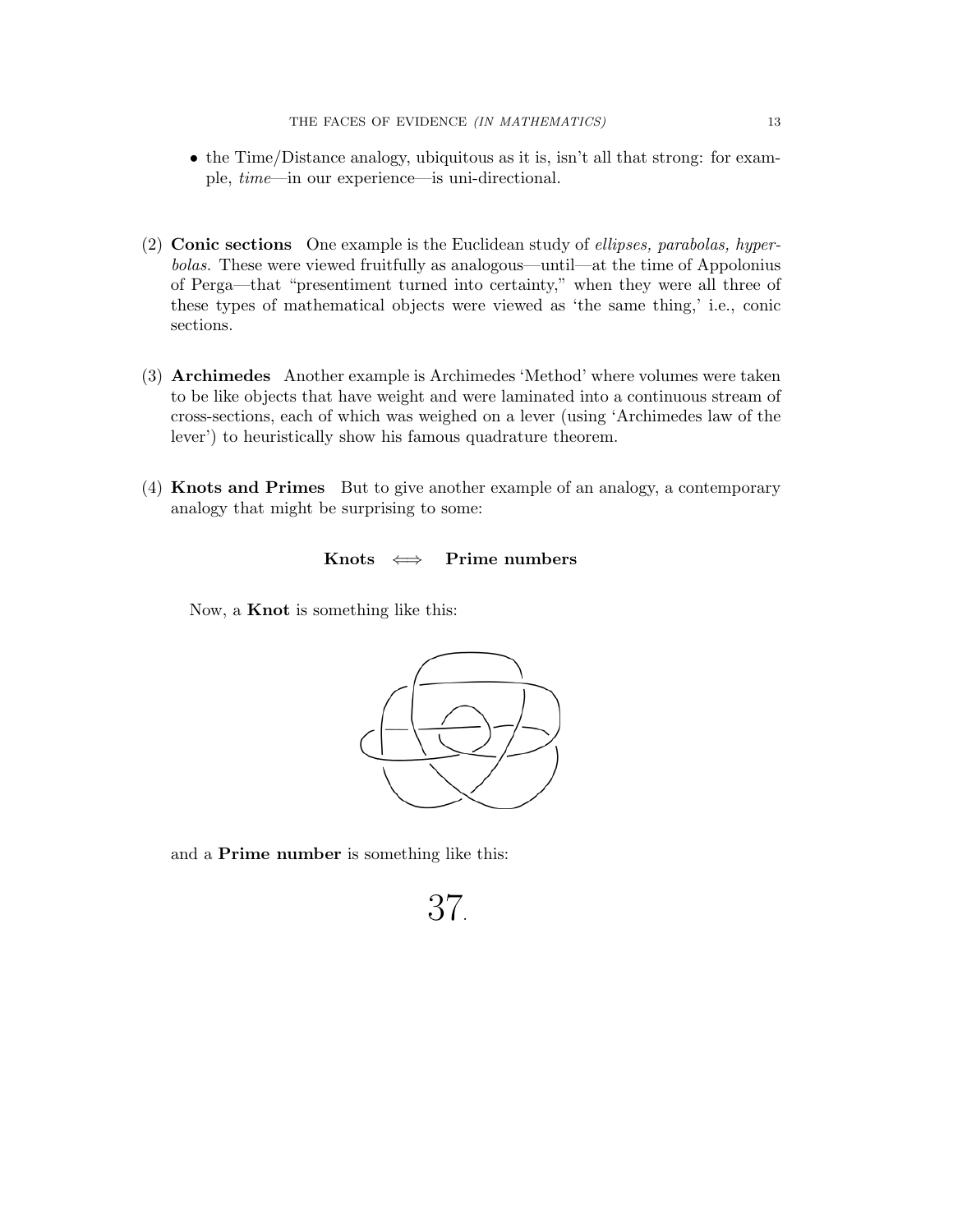So, how in the world can these distinct kinds of mathematical objects be analogous?<sup>15</sup> Nevertheless, the analogy between them is staggeringly strong, so that if we know some particular thing about one of these kinds of objects, we have motivation, at least, to take this knowledge as analogical evidence that the corresponding 'thing' might possibly hold for the other kind of object.

Here is one simple example. (Of many!)

Certain ways of measuring the 'interaction' between two different prime numbers carry over directly—via this analogy—to ways of measuring the 'interaction' or the linking of two different knots. To give you a sense of what it might mean for primes to interact with each other, let  $P$  and  $Q$  be two primes—for example:

 $P = 2^{57,885,161-1}$  and  $Q = 2^{43,112,609-1}$ .

Now ask yourself the following two (very different, but linked) questions:

**1:** Is there a solution (in whole numbers  $X$  and  $Y$ ) to the equation:

$$
P = X^2 + QY?
$$

**2:** Is there a solution (in whole numbers X and Y) to the equation:

 $Q = X^2 + PY?$ 

The quadratic reciprocity theorem of Gauss tells us that for any pair of prime numbers P and Q, no matter how difficult, or easy, it is to answer either one of those YES or NO questions, the answers to them are linked. By 'linked,' I mean that it is *dead easy* to tell, for a given  $P$  and  $Q$ , whether the answers agree (i.e., YES to both or NO to both) or disagree (i.e., one of them gets a YES and the other gets a  $NO$ <sup>16</sup> even though you may have a slightly more difficult time pinning a definitive YES or NO to either of these questions<sup>17</sup>.

The analogous result in the world of knots has to do with what is called the linking number of two knots K and L which says how intertwined the two are with each other<sup>18</sup>.

<sup>&</sup>lt;sup>15</sup>As already mentioned in the previous footnote, Algebraic Geometry has already seen for well over a century—thanks to the efforts of Weber and Kronecker— a different—and in the end, equally mysterious analogy between *primes* and *points on algebraic varieties*. This could be a side-discussion.

<sup>&</sup>lt;sup>16</sup>That's the case for  $P = 2^{57,885,161-1}$  and  $Q = 2^{43,112,609-1}$ .

<sup>&</sup>lt;sup>17</sup>The very linking of those two question given by the quadratic reciprocity theorem leads to a log-fast solution of both of them, which is an added bonus!

<sup>18</sup>The corresponding "Question 1" for knots would compute this linking number by–in effect–measuring in an appropriate way how many times  $K$  winds around  $L$  (the definition needed here is elegant) and the "Question 2" for knots would reverse the roles of the two knots in that computation. The theorem, again says that a response to "Question 1" gives us a response to "Question 2" and, of course, vice versa.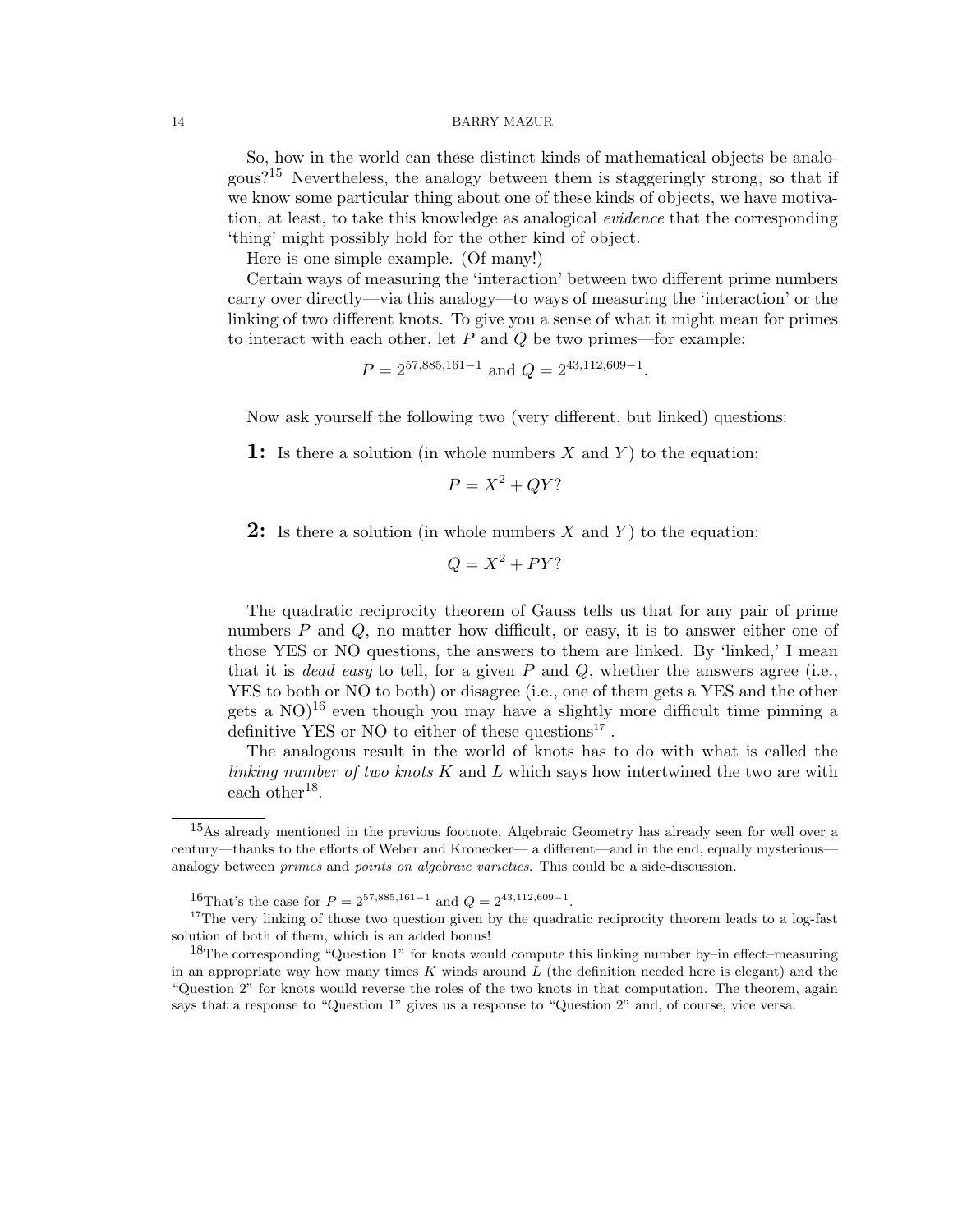## (5) 'Duality' as analogy

One doesn't usually think of the duality inherent in projective geometry—say, the geometry of the projective plane—as a type of analogy, so let me try to frame it in this way:

{Points are related to Lines}  $\overleftrightarrow{\leftrightarrow}$  {Lines are related to Points}

on the projective plane. For example:

Two points determine (i.e., generate) a line

just as

Two lines determine (i.e., intersect at) a point.

The standard duality theorems for finite dimensional vector spaces may be viewed as what is behind the duality just described for the projective plane; those duality theorems can be considered a natural linear way of expressing the *line-point* analogy described above, and, in fact, a generalization of it in arbitrary dimensions.

There are natural further extensions of such types of duality. For example, one has a general duality theory for *abelian* locally compact groups, the prototype being the duality between the circle group and the discrete group of integers with its direct connection to the classical theory of Fourier series.

Things get even more interesting (and somewhat more puzzling) when one formulates a beguiling extension of duality theory for abelian locally compact groups to yield a *non-abelian* version of duality in the context of general Lie groups (specifically: connected semisimple, or reductive groups). Thanks to the theory of Lie, Killing and Cartan, the essential data determining a connected simply connected semisimple group  $G$  is cleanly given by a maximal torus  $T$  in that group together with some extra structure on that torus; for brevity let me just call that extra structure  $\epsilon$ . Since the torus is a commutative group, we can apply the theory of duality for abelian groups and pass to the dual torus,  $\hat{T}$ . As it happily turns out, one can make use of the extra structure  $\epsilon$  on T to give rise to a corresponding 'extra structure'  $\hat{\epsilon}$  on  $\hat{T}$ , thereby producing essential data for some other semisimple, or reductive group,  $\hat{G}$ , called the *dual group to G*.

Linked by the duality between these abelian groups, i.e., their maximal tori, and essential extra data, the groups themselves are considered to be in 'duality' correspondence